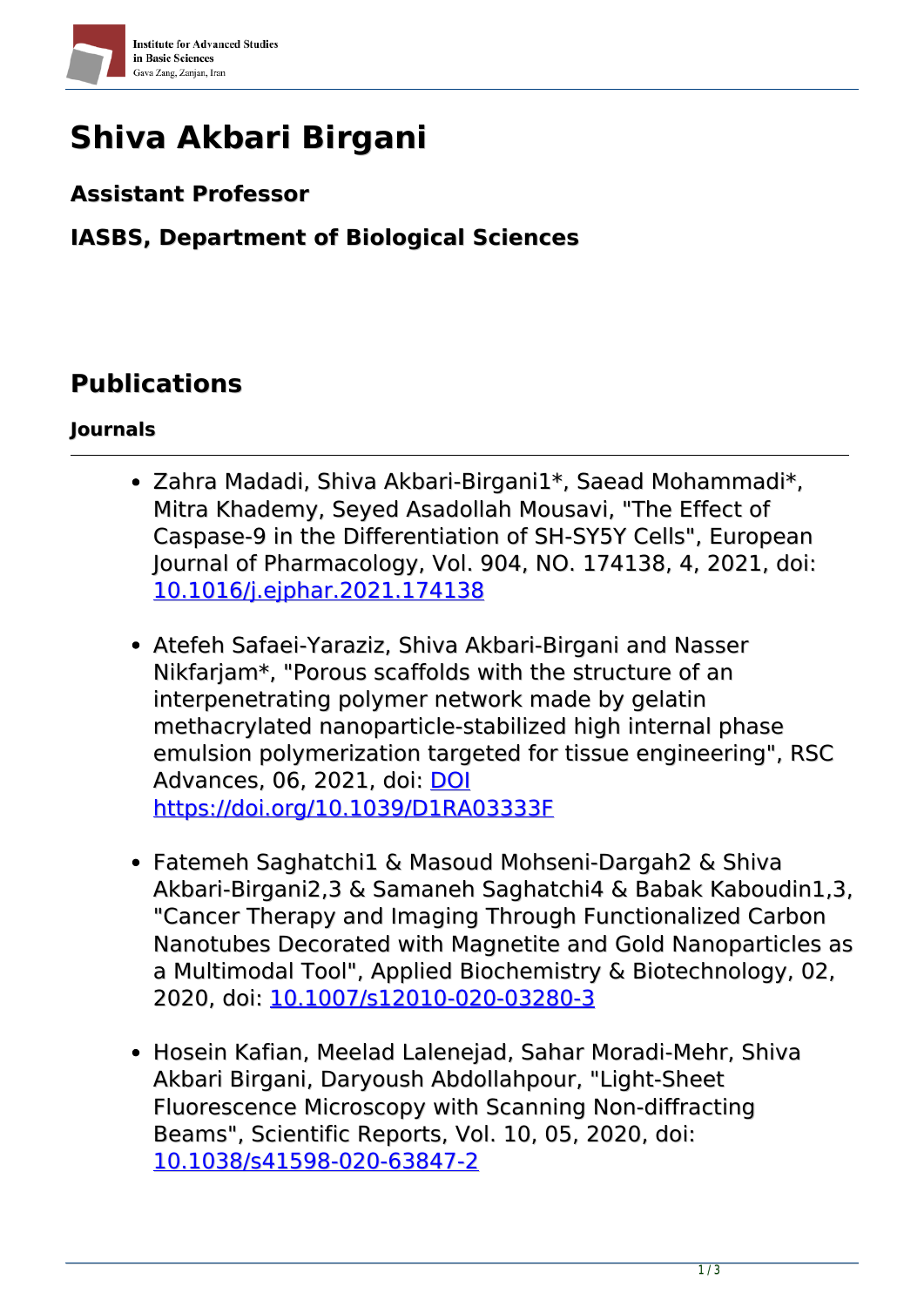

- Parviz Davoodi‐Monfared, Shiva Akbari‐Birgani, Saeed Mohammadi, Foad Kazemi, Nasser Nikfarjam, Mohsen Nikbakht, Seyed Asadollah Mousavi, "Synthesis, characterization, and in vitro evaluation of the starch‐based α‐amylase responsive hydrogels", J Cell Physiol., 10, 2020, doi: 10.1002/icp.30148
- Shiva Akbari-Birgania, b,\*, Mitra Khademya, Masoud Mohseni Dargaha, Zahra Madadia, Roya Mokhtar Ahmadabadia, Parviz Davoodi Monfareda. , "Caspases interplay with kinases and phosphatases to determine cell fate. ", European Journal of Pharmacology, 1, 2019, doi: [10.1016/j.ejphar.2019.04.048](https://www.doi.org/10.1016/j.ejphar.2019.04.048)
- Mohammadi S, Akbari-Birgani S, Borji M, Kaboudin B, Vaezi M., "Diethyl [(3-phenoxy-2-oxo-4-phenyl-azetidin-1-yl)-phenylmethyl]-phosphonate as a potent anticancer agent in chemodifferentiation therapy of acute promyelocytic leukemia.", European Journal of Pharmacology, 2019, doi: [10.1016/j.ejphar.2019.01.003](https://www.doi.org/10.1016/j.ejphar.2019.01.003)
- Madadi, Z., Akbari-Birgani, S\*., Davoodi-Monfared, P., Mohammadi, S., "The non-apoptotic role of caspase-9 promotes differentiation in leukemic cells.", Biochim Biophys Acta Mol Cell Res, 08, 2019, doi: [10.1016/j.bbamcr.2019.118524](https://www.doi.org/10.1016/j.bbamcr.2019.118524)
- Mokhtar-Ahmadabadi R, Madadi Z, Akbari-Birgani S, Grillon C, Hasani L, Hosseinkhani S, Zareian S., "Developing a circularly permuted variant of Renilla luciferase as a bioluminescent sensor for measuring Caspase-9 activity in the cell-free and cellbased systems.", Biochemical and Biophysical Research Communications, 2018, doi: [10.1016/j.bbrc.2018.11.009.](https://www.doi.org/10.1016/j.bbrc.2018.11.009.)
- Akbari-Birgani S, Paranjothy T, Zuse A, Janikowski T, Cieślar-Pobuda A, Likus W, Urasińska E, Schweizer F, Ghavami S, Klonisch T, Łos MJ., "Cancer stem cells, cancer-initiating cells and methods for their detection.", Drug Discov Today, 2016, doi: [10.1016/j.drudis.2016.03.004](https://www.doi.org/10.1016/j.drudis.2016.03.004)
- Mohammadi S, Ghaffari SH, Shaiegan M, Zarif MN, Nikbakht M,